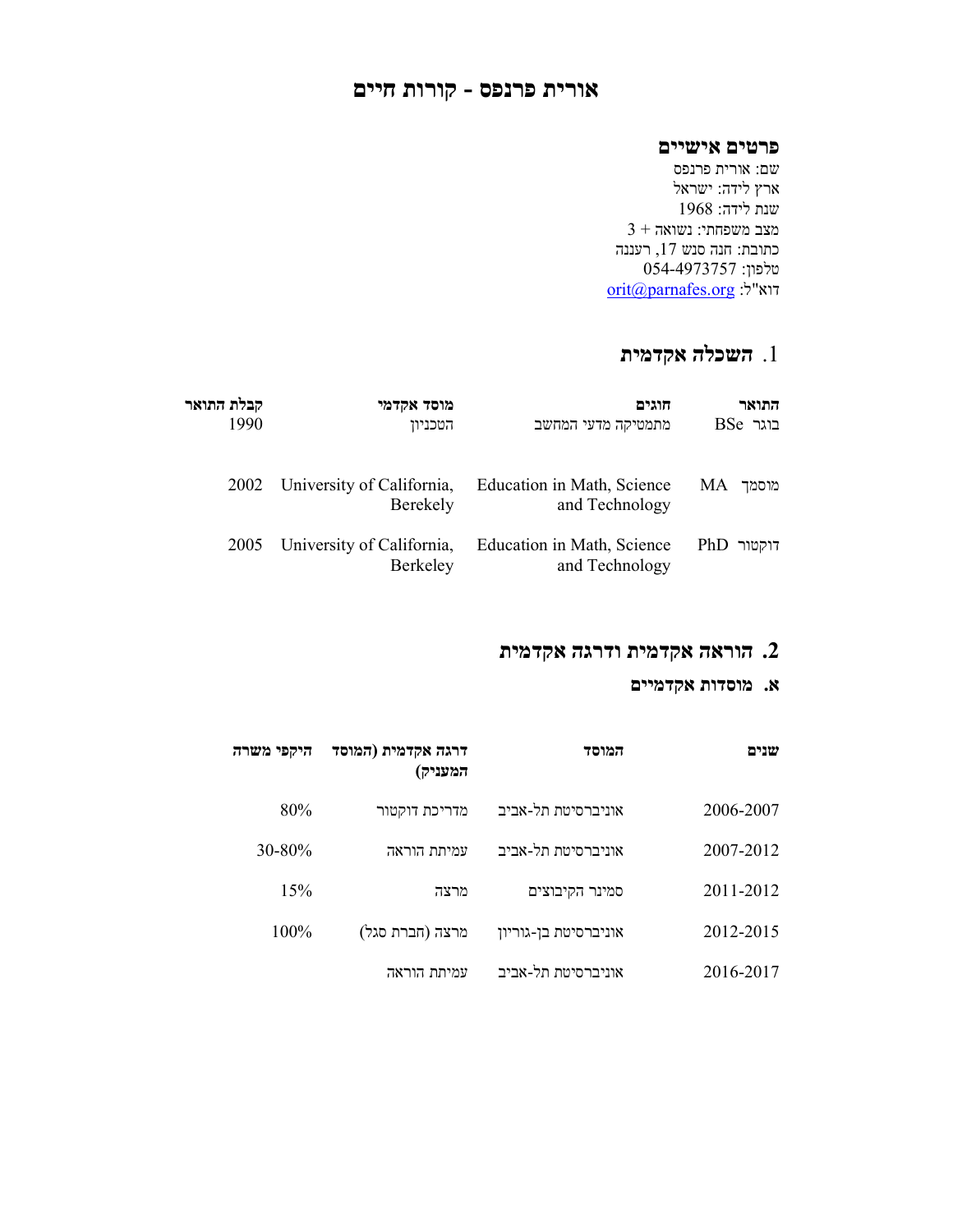### ב. קורסים

| שם הקורס                           | תואר    | מוסד אקדמי                                   |
|------------------------------------|---------|----------------------------------------------|
| מודלים חלופיים ללמידה והוראה       | MA, BA  | אוניברסיטת תל-אביב, אוניברסיטת בן-<br>גוריון |
| גישות למידה והשתמעויותיהן להוראה   | MA, BA  | אוניברסיטת תל-אביב, סמינר                    |
|                                    |         |                                              |
| וסביבות למידה                      |         | הקיבוצים, החממה במכון לחינוך                 |
|                                    |         | דמוקרטי, אוניברסיטת בן-גוריון                |
| למידה משמעותית                     | BA      | אוניברסיטת בן-גוריון                         |
| למידה, חשיבה והבנה באמצעות ייצוגים | MA, BA  | אוניברסיטת תל-אביב, אוניברסיטת בן-           |
| ויזואליים                          |         | UC Berkeley ,גוריון                          |
| כתיבה מדעית                        | PhD, MA | אוניברסיטת תל-אביב                           |

#### ג. הנחיית סטודנטים

- .1 ליטל דיצ'י- קידר, MA, אוניברסיטת תל- אביב, 2012 (בשיתוף עם פרופ' תמר לוין)
- .2 אורלי שפירא, MA, אוניברסיטת תל- אביב, 2012 (בשיתוף עם פרופ' יובל דרור)

## תחומי מחקר ופרסומים אקדמיים עיקריים  $3$

### א. תחומי מחקר עיקריים

- שינוי קונספטואלי
- יצירה עצמית של ייצוגים ויזואליים לשם למידה, הבנה וחשיבה
- חוויות למידה משמעותיות, למידה משמעותית, למידה מתוך תנועת החיים
- מודלים חלופיים להוראה ולמידה (חינוך דמוקרטי וחלופות אחרות לסביבות למידה)

#### ב. מענקי מחקר

| 2014-2015     | The Israel Science Foundation (ISF). Parnafes, O. (PI).<br>Exploring the phenomenon of Meaningful Learning<br>Experience, and exposing the conditions and mechanisms<br>underlying its emergence. 10/2014-9/2015. 70,000\$.                                                              |
|---------------|------------------------------------------------------------------------------------------------------------------------------------------------------------------------------------------------------------------------------------------------------------------------------------------|
| $2010 - 2012$ | Spencer Foundation. Parnafes, O. (PI), Promoting conceptual<br>understanding through activities involving student-generated<br>representations (SGR). 6/2010-5/2012, \$39,425.                                                                                                           |
| $2010 - 2011$ | AERA Educational Research Conference program. A. diSessa,<br>M. Levin, O. Parnafes, B. Sherin, D. Hammer. Organizing a<br>mini-conference: Integrating knowledge analysis and<br>interaction analysis approaches to studying learning and<br>conceptual change. 5-8 June, 2011, \$40,000 |
| $2008 - 2010$ | Tel-Aviv University Foundation for Research Promotion.<br>Parnafes, O. (PI), Self-generated representations for promoting<br>conceptual understanding. 6/2008-5/2010, \$10,000.                                                                                                          |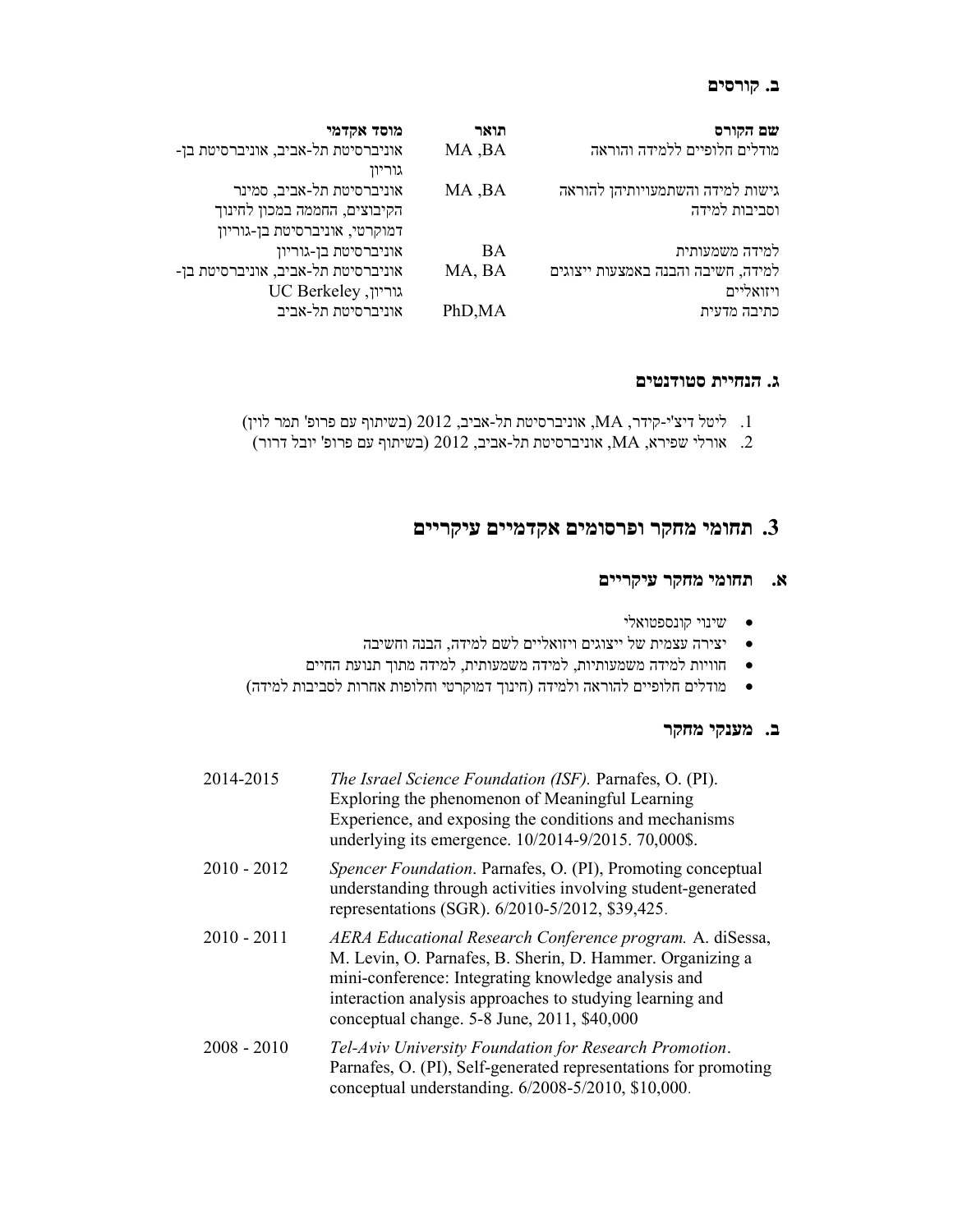מאמרים בכתבי עת

- diSessa, A. A.& Parnafes, O. (2013). This Is about the Ways in Which Theories Are Developed! Response to Commentaries by Karmiloff-Smith, Siegler & Fazio, and Ackerman. Human Development, Letters to the Editor.
- Parnafes, O. & diSessa, A. A. (2013). Microgenetic learning analysis: a methodology for studying knowledge in transition. Human Development. 56(1): 5–37.
- Parnafes, O. (2012). Developing Explanations and Developing Understanding: Students explain the Phases of the Moon Using Visual Representations. Cognition & Instruction, 30(4), 1-46.
- Parnafes, O. (2010). When Simple Harmonic Oscillation is not That Simple: The Complexity of Students' Sense Making. The journal of science education and technology. 19(6), 565-579.
- Parnafes, O. (2007). What does fast mean? Understanding the Physical World through Representations. The Journal of the Learning Sciences. 16(3). 415-450.
- Parnafes, O. & diSessa, A. A. (2004). Relations between patterns of reasoning and computational representations. International Journal of Computers for the Mathematics Learning: 9, 251-280.
- diSessa, A. A., Azevedo, F. S. & Parnafes, O. (2004). Issues in component computing: A synthetic review. Interactive Learning Environments: 12, 109- 159.

מאמרי כינוסים מדעיים

- Parnafes, O. (2010). Tracing knowledge re-organization a fine grain analytical framework for looking at students' developing explanations. Proceedings of the Eighth International Conference of the Learning Sciences. Chicago, IL: ICLS.
- Parnafes, O. (2010). Representational practices in the activity of studentgenerated representations (SGR) for promoting conceptual understanding. Proceedings of the Eighth International Conference of the Learning Sciences. Chicago, IL: ICLS.
- Parnafes, O. (2009). Self-Generated Representations (SGR) for Promoting Conceptual understanding. In Y. Eshet, A. Caspi, S. Eden, N. Geri and Y.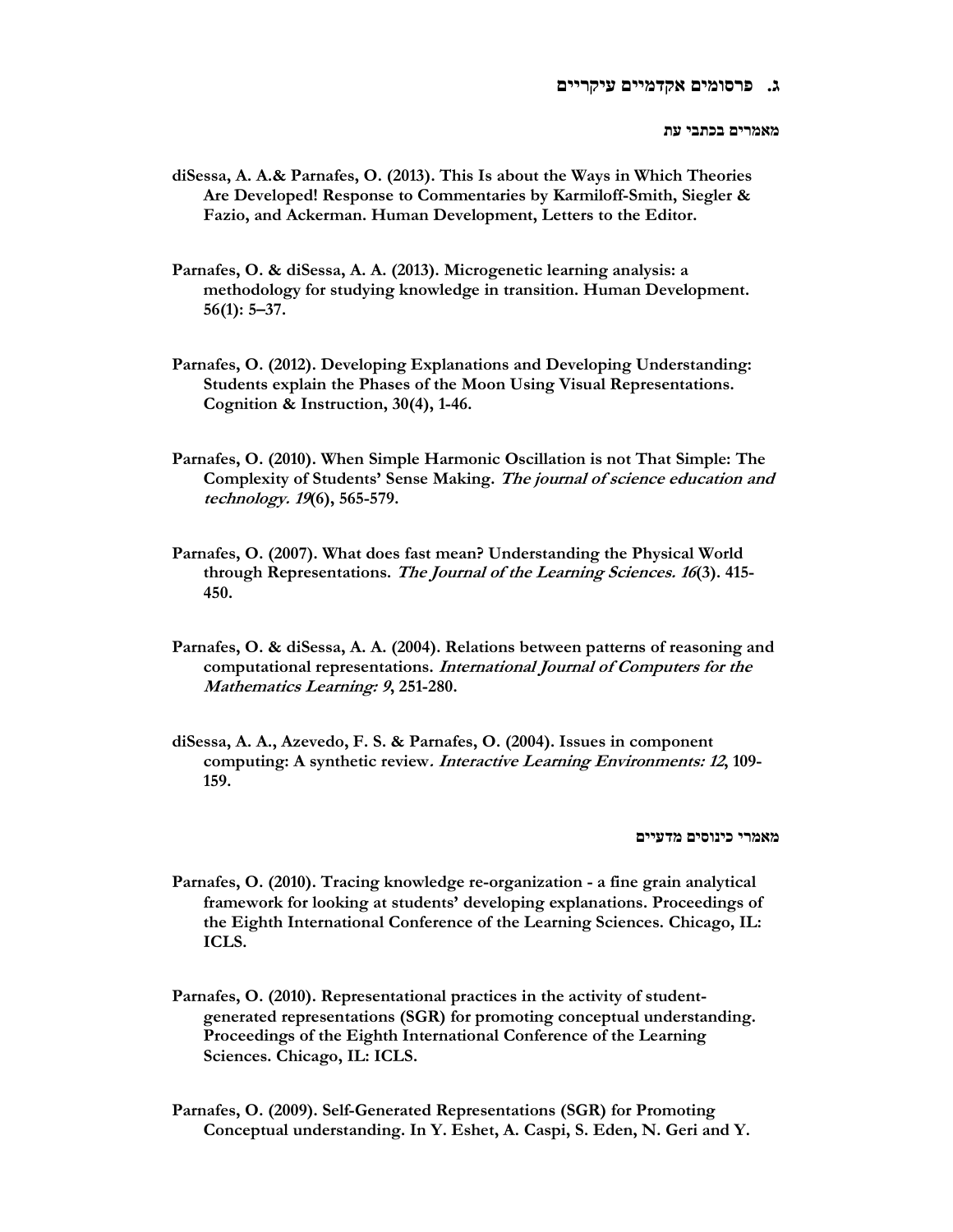Yair (eds.) The learning man in the technological era, Proceedings of the Chais conference on instructional technology research, Open University Press, Israel.

- Parnafes, O., Hammer, D., Sherin, B., diSessa, A. Edelson, D., Louca, L., Lee, V., Krakowski, M. (2008). How to study learning processes? Reflection on methods for fine-grain data analysis. In P. A. Kirschner, J. van Merrienboer, T. de Jong, (Eds.) Proceedings of the eighth International Conference of the Learning Sciences (ICLS). Utrecht, Netherlands.
- Parnafes, O., Wagner, J., Mestre, J., diSessa, A. & Sherin, B. (2006). "Theory in pieces" – the communal development of a theory. In S. Barab, K. Hay, & D. Hickey (Eds.), Proceedings of the Seventh International Conference of the Learning Sciences (ICLS). Bloomington, IN.
- Parnafes, O. (2006). Developing conceptual understanding through the use of computer-based representations. In Y. Eshet, A. Caspi and Y. Yair (eds.) The *learning man in the technological era*, Proceedings of the  $1<sup>st</sup>$  Chais conference on instructional technology research, Open University Press, Israel. (Hebrew)
- Parnafes, O. (2004). The development of conceptual understanding mediated by computational representations. In P. Gerjets, P. A. Kirschner, J. Elen, & R. Joiner (Eds.). Instructional design for effective and enjoyable computersupported learning. Proceedings of the first joint meeting of the EARLI SIGs Instructional Design and Learning and Instruction with Computers. Tuebingen: Knowledge Media Research Center, 148-159.
- Parnafes, O. & diSessa, A. A. (2002). The representational effect in a computerbased learning activity. In P. Bell, R.Stevens, & t. Satwicz (Eds.), Keeping Learning Complex: The Proceedings of the Fifth International Conference of the Learning Sciences (ICLS).

חומרי למידה, כולל אתרי אינטרנט לימודיים

- Parnafes, O. (1997). Mass Communication and society an online course for middle school students. Aviv – the first Israeli virtual course. Ort-Snunit, Israel (in Hebrew). http://www.aviv.org.il/com/
- Parnafes, O. (1998). Information Competencies in the Internet Age an online course for middle school students. Aviv – the first Israeli virtual course. Ort-Snunit, Israel (in Hebrew). http://aviv.org.il/info/home.htm

ספרים

Parnafes, O. (1998). Information Competencies in the Internet Age – A guide for the student. Ort Publications, Israel (in Hebrew).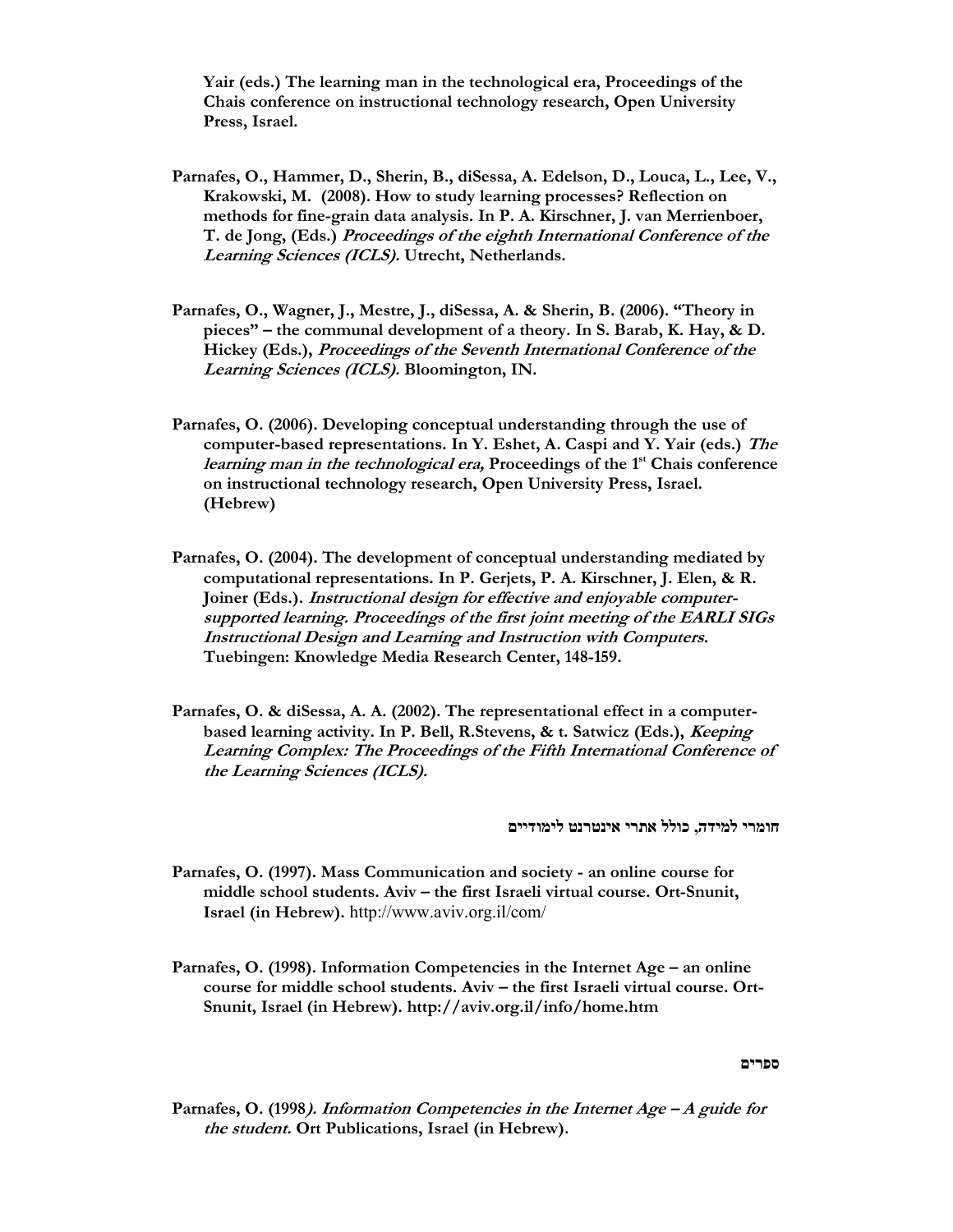Bar-Lev, Y., Parnafes, O. & Krumholtz, N. (1997). Self-Regulated Learning in Media+ program – a teacher's guide. Technion Publications, Israel (in Hebrew).

Krumholtz, N., Parnafes, O. & Cohen, D. (1991). Logo – Thinking, Creating, Enjoying - A Teacher Guide. Ramot, Tel-Aviv University, Israel (in Hebrew).

## .4 פעילות אקדמית בכנסים וסדנאות

#### א. פעילויות מקצועיות בכנסים

- June 2011 Co-organizer (with Dr. M. Levin) of a mini conference (June 5-8, 2011, Marin County, California): An AERA funded Educational Research Conference on Integrative perspectives on knowledge analysis and interaction analysis.
- 2008 2012 Co-founder (with Dr. M. Levin) and an organizer of the KiP (Knowledge in Pieces) community.
- June, 2010 Co- organizer (with Dr. M. Levin) and member of planning team, Second Annual Knowledge in Pieces Workshop (June, 2010)
- June, 2009 Co- organizer (with Dr. M. Levin) and a member of planning team, First Annual Knowledge Analysis Workshop (April, 2009)

#### ב. הצגה בכנסים

- Parnafes, O., Trachtenberg, R. (2013). Making Sense and Communicating Ideas Using Invented Representations Related to Energy Transformation. In O. Parnafes (Chair), A. A. diSessa (discussant). Drawing scientific ideas: Studentgenerated representations (SGR) as means of sense-making, communicating ideas, and meta-representational competence. Symposium to be presented at the annual meeting of the American Educational Research Association, San Francisco, California.
- Parnafes, O. (2012). Developing explanations and Developing Understanding in a Student-Generated Representations Activity. Paper to be presented at the annual meeting of the American Educational Research Association, Vancouver, Canada.
- Parnafes, O., Aderet-German, T., Toov-Ward, E. (April, 2012). Drawing for Understanding: An Instructional Approach for Promoting Learning and Understanding. Paper to be presented at the annual meeting of the American Educational Research Association, Vancouver, Canada.
- Brown, J. S. N, Danish, J., Deliema, D., Engle, R., Enyedy, N., Lee, R. V., Parnafes, O. (April, 2012). Representationally anchored and socially constructed understanding: a model for integrating seemingly divergent frameworks for the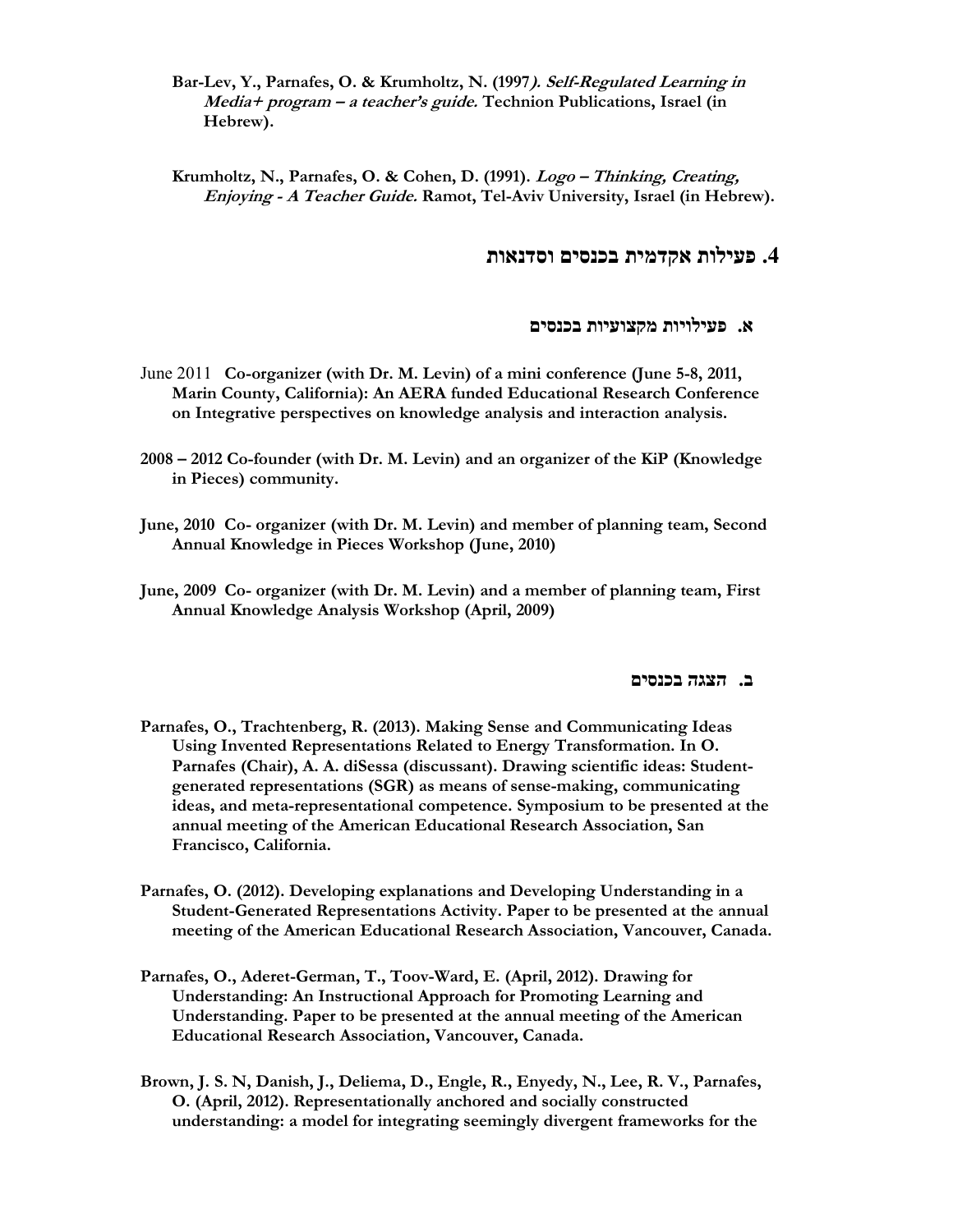analysis of knowledge in use. In M. Levin (chair), Sherin, B. & Stevens, R. (discussants). Integrating issues of knowledge and interaction in analyses of cognition and learning. Symposium to be presented at the annual meeting of the American Educational Research Association, Vancouver, Canada.

- Levin, M. & Parnafes, O. (2011). Organizers of the American Educational Research Association funded Educational Research Conference on Integrative perspectives on knowledge analysis and interaction analysis
- Brown, J. S. N, Danish, J., Deliema, D., Engle, R., Enyedy, N., Lee, R. V., Parnafes, O. (2011). Knowledge and interaction in representational activity: Communicating scientific knowledge to different recipients using drawn representations. Project presented at the AERA funded Educational Research Conference on Integrative perspectives on knowledge analysis and interaction analysis
- Parnafes, O. ( 2010). Tracing knowledge re-organization a fine grain analytical framework for looking at students' developing explanations. Paper to be presented at the Eighth International Conference of the Learning Sciences. Chicago, IL: ICLS.
- Parnafes, O. ( 2010). Representational practices in the activity of student-generated representations (SGR) for promoting conceptual understanding. Paper to be presented at the Eighth International Conference of the Learning Sciences. Chicago, IL: ICLS.
- Parnafes, O. & diSessa, A. A. (2010). Studying knowledge in transition: presenting MLA (Microgenetic Learning Analysis). In O. Parnafes & M. Levin (symp. Org.), A. A. diSessa (chair) & L. Verschaffel (discussant), Developing theories of learning and conceptual change: reflections on the dialogue between data analysis and theory building. Symposium to be presented at the the EARLI SIG on Conceptual Change. Lueven, Belgium.
- Parnafes, O. (May 2010). Tracing knowledge re-organization-a knowledge-in-pieces analysis of students' developing explanations. Paper to be presented at the the EARLI SIG on Conceptual Change. Lueven, Belgium.
- Parnafes, O. (2009). Developing a Model that Describes Mechanisms of Change Through the Use of representations. In M. Levin & L. Barth-Cohen (Poster session organizers and chairs) & A. diSessa (discussant). Modeling Micro-Processes of Learning and Conceptual Change. Poster session presented at the annual meeting of the American Educational Research Association, San Diego, CA.
- Parnafes, O. (2009). Self-Generated Representations (SGR) for Promoting Conceptual understanding. Paper presented at the Chais conference on instructional technology research, Open University Press, Israel.
- Parnafes, O. (2008). Theoretical framework processes of appropriation and evolution. In O. Parnafes (symposium organizer and chair) & R. Engles (discussant), How to study learning processes? Reflection on methods for finegrain data analysis. Symposium presented at the Eighth International Conference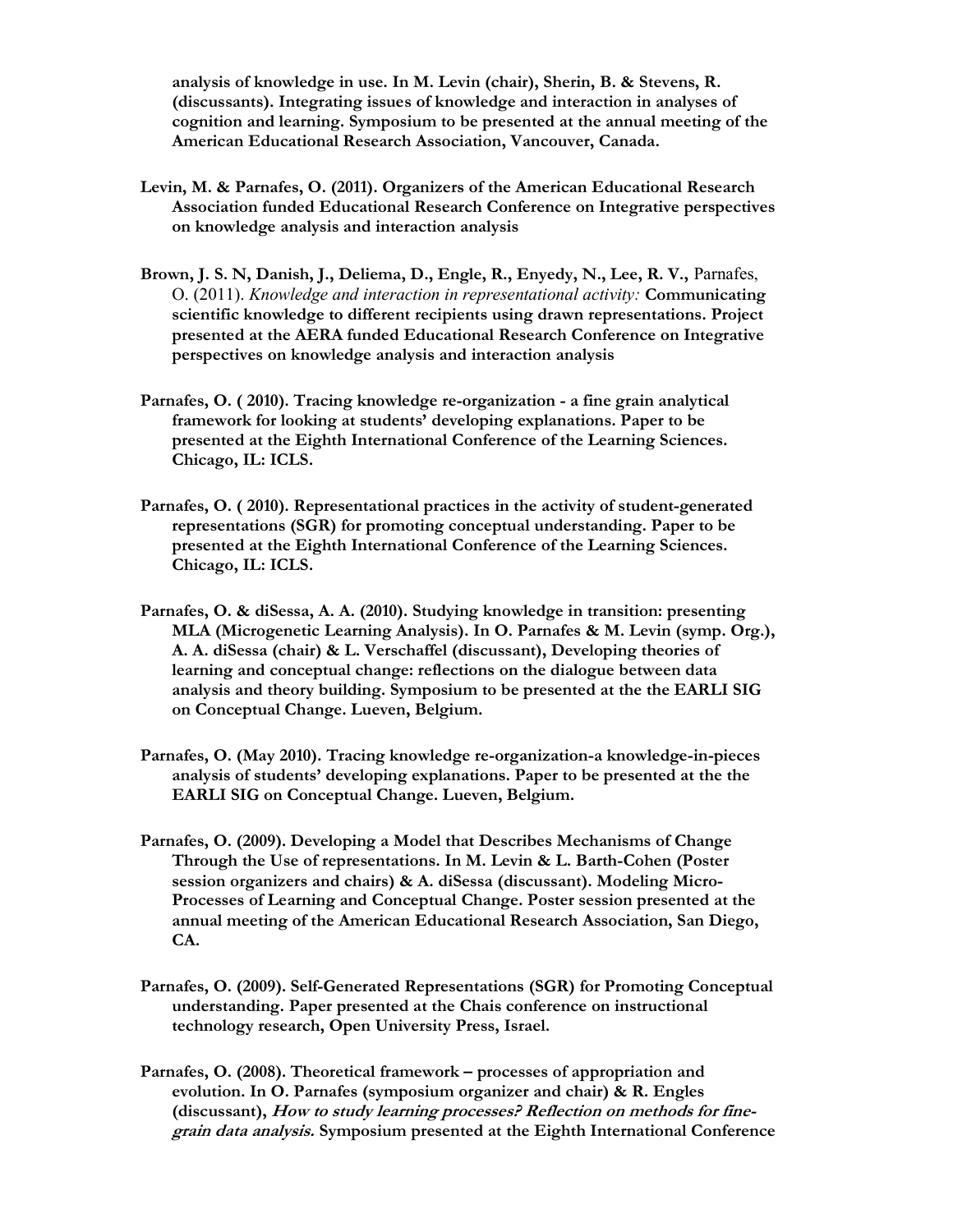of the Learning Sciences. Utrecht, Netherlands: ICLS.

- Parnafes, O. (2007). Understanding natural harmonic oscillation through the mediation of representations. In Levin, M. & Brar, R. (organizers) & diSessa, A. (discussant), Thinking through Representations: A Knowledge-in-Pieces Epistemological Perspective. Symposium presented at the annual meeting of the American Educational Research Association, Chicago, IL.
- Parnafes, O. (2006). Coordination clusters in oscillatory motion. In O. Parnafes (symp. org. and chair) & B. Sherin (discussant), "Theory in pieces" – the communal development of a theory. Symposium presented at the Seventh International Conference of the Learning Sciences. Bloomington, IN: ICLS.
- Parnafes, O. (2006). Managing perceptual and conceptual complexity through the use of computational representations. In O. Levrini (chair) & D. Hammer (discussant), Why complexity is important for learning? Symposium presented at the annual meeting of the American Educational Research Association, San Francisco, CA.
- Parnafes, O. (2005). The development of conceptual understanding mediated by computational representations. Paper presented at the 11<sup>th</sup> EARLI conference in August 2005, Nicosia, Cyprus.
- Parnafes, O. (2005). Constructing coherent understanding of physical concepts through the interpretation of multiple representations. In T. Seufert (chair)  $\& S$ . Ainsworth (discussant), Supporting coherence formation in learning with multiple representations. Symposium conducted at the 11<sup>th</sup> EARLI conference in August 2005, Nicosia, Cyprus.
- Parnafes, O. (2005). Constructing understanding of physical phenomena through the interpretation of computational representations. In O. Parnafes (chair) & A. A. diSessa (discussant), Meaning making with representations: contrasting perspectives. Symposium conducted at the annual meeting of the American Educational Research Association, Montreal, Canada.
- Parnafes, O. (2005). The hit is going faster cause the gap is getting bigger developing understanding mediated by representations. Paper discussed at the annual meeting of the American Educational Research Association, Montreal, Canada.
- Parnafes, O. (2004). The development of conceptual understanding mediated by computational representations. Paper presented at the first joint meeting of the EARLI SIGs Instructional Design and Learning and Instruction with Computers. Tuebingen, Germany.
- Parnafes, O. (2003). How do multiple representations support a problem-solving process? Paper presented at the 10th EARLI conference in August 2003, Padova, Italy.
- February 2003 Participation in the "Design Database Online Workshop" sponsored by the Center of Innovative Learning Technologies (CILT),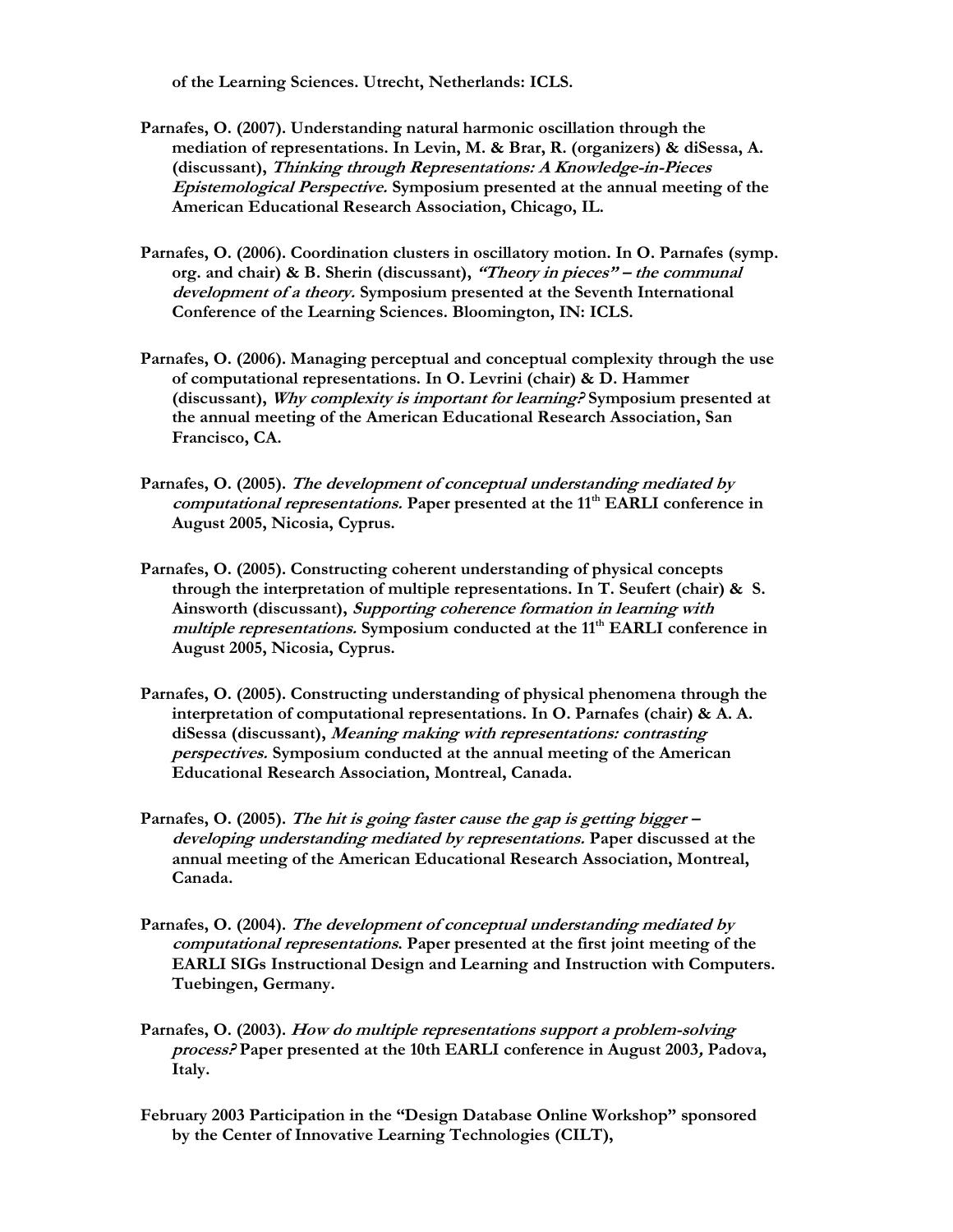http://cilt.org/events/2003/design\_db\_workshop.html.

- Parnafes, O. & diSessa, A. A. (2002). The representational effect in a computer-based learning activity. Paper presented at the Fifth International Conference of the Learning Sciences (ICLS). Seattle, WA.
- diSessa, A. A., Azevedo, F. & Parnafes, O. (2002). The Web/component project. In A.A. diSessa (chair) & D. Edelson (discussant), Component Software for Learning: Fad or Fabulous Innovation? Symposium conducted at the annual meeting of the American Educational Research Association, New Orleans.
- Parnafes, O. (2002). Representation determinism in a computer-based learning activity. Poster session presented at the annual meeting of the American Educational Research Association, New Orleans.